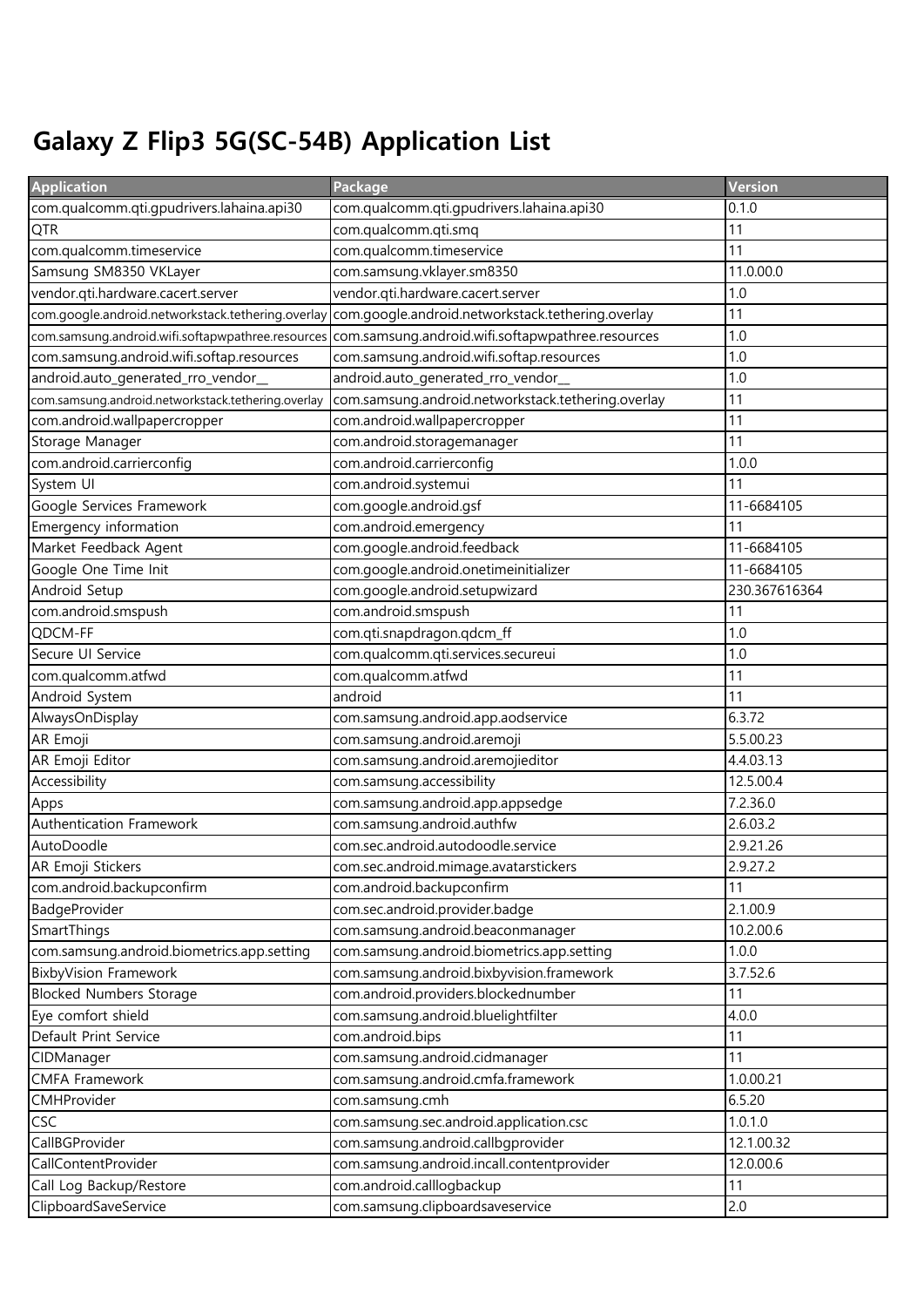| Edge panels                          | com.samsung.android.app.cocktailbarservice | 7.2.33.0          |
|--------------------------------------|--------------------------------------------|-------------------|
| Work profile                         | com.samsung.android.knox.containeragent    | 2.7.05001015      |
| ControlPanel                         | com.samsung.controlpanel                   | 12.5.00.34        |
| あんしんフィルター for docomo                 | jp.co.nttdocomo.anshinmode                 | 0.0.7             |
| APN switching control                | com.nttdocomo.android.apnsw                | 11.00.00000       |
| docomo Application Manager           | com.nttdocomo.android.applicationmanager   | 0L.00.20J02       |
| docomo phonebook                     | com.android.contacts                       | 9T.20.00100       |
| スケジュール/メモ·トルカ同期                      | com.nttdocomo.android.databackup           | 37.330.6000       |
| docomo Data Copy                     | com.nttdocomo.android.sdcardbackup         | 98.20.00000       |
| Osusume hint                         | com.nttdocomo.android.devicehelp           | 01.00.00000       |
| Facebook App Installer               | com.facebook.system                        | 67.3.0            |
| Facebook Services                    | com.facebook.services                      | 67.3.0            |
| docomo LIVE UX                       | com.nttdocomo.android.homezozo             | 05.00.10001       |
| d ACCOUNT setting                    | com.nttdocomo.android.idmanager            | 0V.00.00001       |
| docomo location information          | jp.co.nttdocomo.lcsapp                     | 9P.00.00000       |
| docomo mail                          | jp.co.nttdocomo.carriermail                | 6.2               |
| my daiz                              | com.nttdocomo.android.mascot               | 17.00.03002       |
| Omakase Lock                         | com.nttdocomo.android.remotelock           | 16.00.0A003_1apk  |
| Disaster kit                         | jp.co.nttdocomo.saigaiban                  | 22.00.1           |
| docomo service                       | com.nttdocomo.android.docomoset            | 0P.00.00001       |
| SuguApp                              | com.nttdocomo.android.phonemotion          | 9E.20.10000       |
| DcmWapPushHelper                     | com.nttdocomo.android.pf.dcmwappush        | 08.00.30000       |
| Remote Initialization Service        | com.nttdocomo.android.wipe                 | 16.00.0A002_1apk  |
| DeviceKeystring                      | com.sec.android.app.factorykeystring       | 11                |
| <b>DQA</b>                           | com.samsung.android.dqagent                | 2.0.19            |
| <b>DeviceTest</b>                    | com.sec.factory                            | 11                |
| DiagMonAgent                         | com.sec.android.diagmonagent               | 7.1.32            |
| Digital Wellbeing                    | com.samsung.android.forest                 | 2.5.01.11         |
| com.google.android.documentsui       | com.google.android.documentsui             |                   |
| com.google.android.documentsui       | com.google.android.documentsui             |                   |
| com.google.android.documentsui       | com.google.android.documentsui             |                   |
| Files                                | com.google.android.documentsui             | aml_doc_302000000 |
| com.google.android.documentsui       | com.google.android.documentsui             |                   |
| com.google.android.documentsui       | com.google.android.documentsui             |                   |
| com.google.android.documentsui       | com.google.android.documentsui             |                   |
| com.google.android.documentsui       | com.google.android.documentsui             |                   |
| Downloads                            | com.android.providers.downloads.ui         | 11                |
| Wallpapers                           | com.samsung.android.app.dressroom          | 1.5.38            |
| Live focus                           | com.samsung.android.app.dofviewer          | 6.0.80            |
| Wallpaper services                   | com.samsung.android.dynamiclock            | 3.3.02.31         |
| Dynamic System Updates               | com.android.dynsystem                      | 11                |
| TestWandFota                         | com.samsung.android.app.earphonetypec      | 1.2.18            |
| Nearby device scanning               | com.samsung.android.easysetup              | 11.1.02.1         |
| com.samsung.android.knox.attestation | com.samsung.android.knox.attestation       | 1.2.00.26         |
| com.sec.epdg                         | com.sec.epdg                               | 11                |
| SamsungEuiccService                  | com.samsung.euicc                          | 30.1.1            |
| <b>External Storage</b>              | com.android.externalstorage                | 11                |
| FaceService                          | com.samsung.faceservice                    | 4.5.03            |
| Finder                               | com.samsung.android.app.galaxyfinder       | 9.7.72.0          |
| Find My Mobile                       | com.samsung.android.fmm                    | 7.2.14.18         |
| Software update                      | com.wssyncmldm                             | 3.7.23            |
| <b>Fused Location</b>                | com.android.location.fused                 | 11                |
| Galaxy Store                         | com.sec.android.app.samsungapps            | 4.5.26.5          |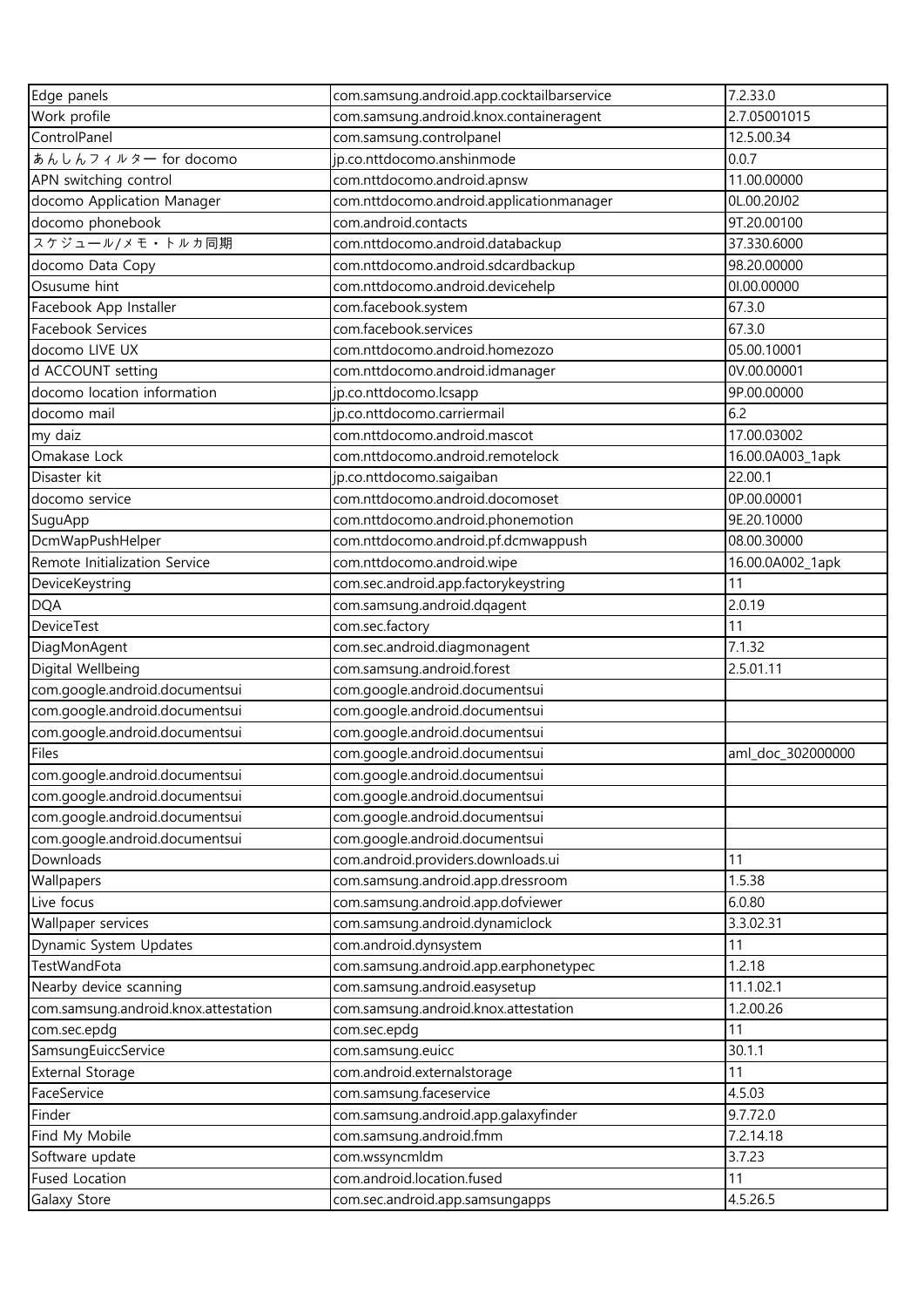| Samsung SM8350 GameDriver                                                                            | com.samsung.gamedriver.sm8350                                                                        | 11.0.00.0         |
|------------------------------------------------------------------------------------------------------|------------------------------------------------------------------------------------------------------|-------------------|
| Game Launcher                                                                                        | com.samsung.android.game.gamehome                                                                    | 5.0.04.2          |
| Game Optimizing Service                                                                              | com.samsung.android.game.gos                                                                         | 3.4.04.8          |
| Game Booster                                                                                         | com.samsung.android.game.gametools                                                                   | 3.0.02.2          |
| Package installer                                                                                    | com.google.android.packageinstaller                                                                  | 11-7276604        |
| GPUWatch                                                                                             | com.samsung.gpuwatchapp                                                                              | 2.0.40            |
| Tags                                                                                                 | com.samsung.android.service.tagservice                                                               | 1.6.19.0          |
| HdmApp                                                                                               | com.samsung.android.hdmapp                                                                           | 1.0.00.10         |
| Health Platform                                                                                      | com.samsung.android.service.health                                                                   | 1.0.01.07         |
| Adapt Sound                                                                                          | com.sec.hearingadjust                                                                                | 11.0.45           |
| HwModuleTest                                                                                         | com.sec.android.app.hwmoduletest                                                                     | 11                |
| Radio                                                                                                | com.sec.android.app.fm                                                                               | 12.0.00.44        |
| <b>IPService</b>                                                                                     | com.samsung.ipservice                                                                                | 4.5.12            |
| ImsLogger                                                                                            | com.sec.imslogger                                                                                    | 1.20200801        |
| Input Devices                                                                                        | com.android.inputdevices                                                                             | 11                |
| SmartFPSAdjuster                                                                                     | com.sec.android.smartfpsadjuster                                                                     | 11                |
| Samsung Visit In                                                                                     | com.samsung.android.ipsgeofence                                                                      | 4.1.02.122        |
| <b>KLMS Agent</b>                                                                                    | com.samsung.klmsagent                                                                                | 3.4.21115         |
| Work profile                                                                                         | com.samsung.android.knox.containercore                                                               | 1.0               |
| Device Services                                                                                      | com.samsung.android.kgclient                                                                         | 3.0.56            |
| Knox Key Chain                                                                                       | com.samsung.knox.keychain                                                                            | 11                |
| KnoxPushManager                                                                                      | com.samsung.android.knox.pushmanager                                                                 | 1.1.00.39         |
| Link to Windows Service                                                                              | com.samsung.android.mdx                                                                              | 2.2.01.10         |
| <b>DECO PIC</b>                                                                                      | com.samsung.android.livestickers                                                                     | 2.5.00.20         |
| Live Wallpaper Picker                                                                                | com.android.wallpaper.livepicker                                                                     | 11                |
| com.android.localtransport                                                                           | com.android.localtransport                                                                           | 11                |
| Locale Overlay Manager                                                                               | com.samsung.android.localeoverlaymanager                                                             | 11                |
| <b>MCFDeviceContinuity</b>                                                                           | com.samsung.android.mcfds                                                                            | 1.0.01.30         |
| Work Setup                                                                                           | com.android.managedprovisioning                                                                      | 11                |
| mlp                                                                                                  | com.samsung.mlp                                                                                      | 5.2.02            |
| com.android.providers.media                                                                          | com.android.providers.media                                                                          | 11                |
| MmsService                                                                                           | com.android.mms.service                                                                              | 11                |
| MobileWips                                                                                           | com.samsung.android.server.wifi.mobilewips                                                           | 1.1.26.0          |
| Service mode RIL                                                                                     |                                                                                                      | 11                |
| MTP application                                                                                      | com.sec.android.RilServiceModeApp<br>com.samsung.android.MtpApplication                              | 1.0               |
| MTP Host                                                                                             |                                                                                                      | 11                |
| Separate app sound                                                                                   | com.android.mtp<br>com.samsung.android.setting.multisound                                            | 3.0.00.16         |
| NSDSWebApp                                                                                           | com.sec.vsim.ericssonnsds.webapp                                                                     | 2.0.06.0          |
| Samsung Location SDK                                                                                 | com.sec.location.nsflp2                                                                              | 5.4.08            |
| NetworkDiagnostic                                                                                    | com.samsung.android.networkdiagnostic                                                                | 2.5.06.2          |
| com.google.android.networkstack.permissionconfig                                                     | com.google.android.networkstack.permissionconfig                                                     |                   |
| com.google.android.networkstack.permissionconfig                                                     | com.google.android.networkstack.permissionconfig                                                     | r_aml_301500700   |
| com.google.android.networkstack.permissionconfig                                                     | com.google.android.networkstack.permissionconfig                                                     |                   |
| com.google.android.networkstack.permissionconfig                                                     | com.google.android.networkstack.permissionconfig                                                     |                   |
|                                                                                                      | com.google.android.networkstack.permissionconfig                                                     |                   |
| com.google.android.networkstack.permissionconfig                                                     |                                                                                                      |                   |
| com.google.android.networkstack.permissionconfig<br>com.google.android.networkstack.permissionconfig | com.google.android.networkstack.permissionconfig<br>com.google.android.networkstack.permissionconfig |                   |
|                                                                                                      |                                                                                                      |                   |
| com.google.android.networkstack.permissionconfig<br>com.google.android.networkstack                  | com.google.android.networkstack.permissionconfig<br>com.google.android.networkstack                  |                   |
| com.google.android.networkstack                                                                      | com.google.android.networkstack                                                                      |                   |
| com.google.android.networkstack                                                                      |                                                                                                      |                   |
|                                                                                                      | com.google.android.networkstack                                                                      |                   |
| com.google.android.networkstack                                                                      | com.google.android.networkstack                                                                      |                   |
| Network manager                                                                                      | com.google.android.networkstack                                                                      | aml_net_302000201 |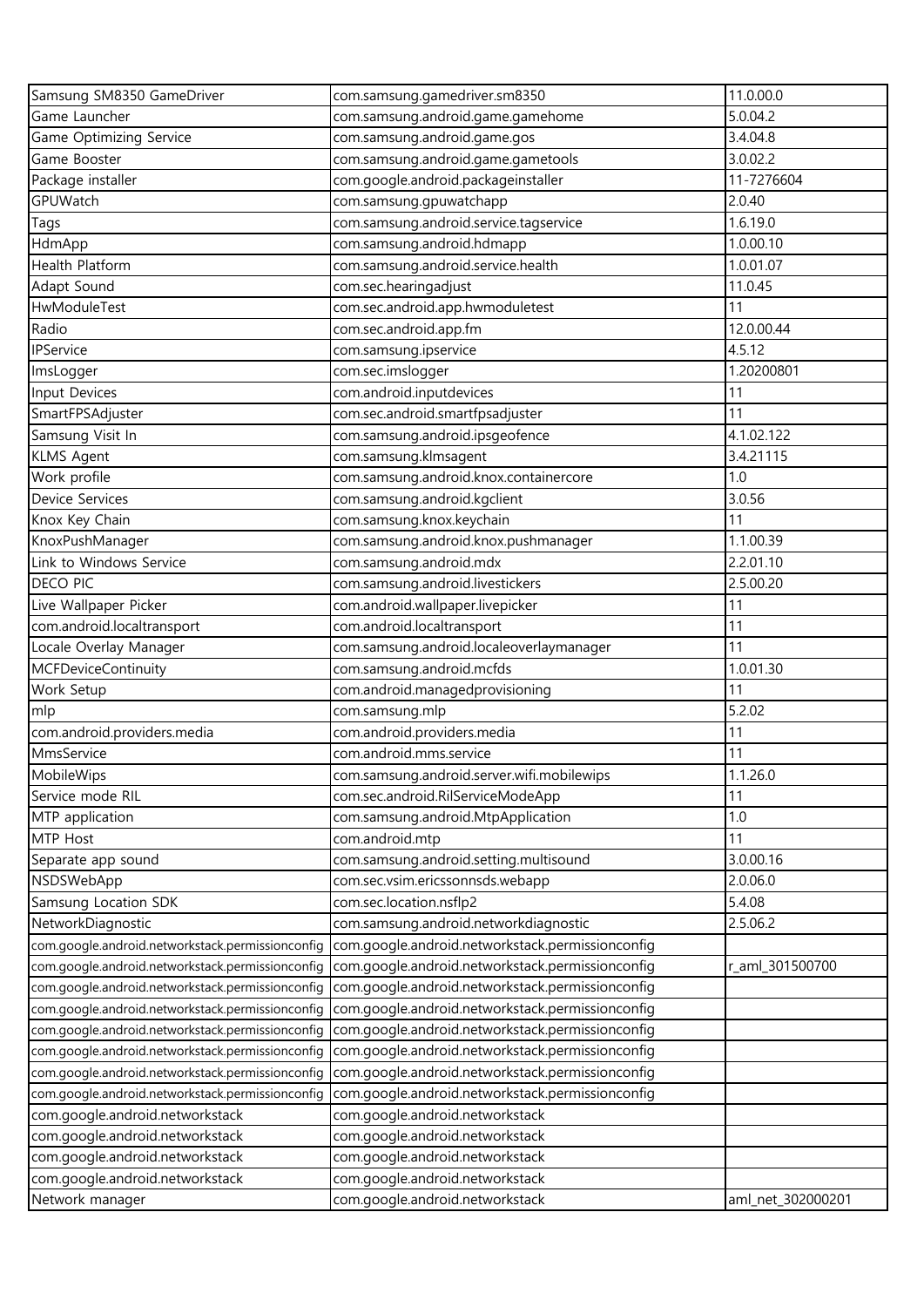| com.google.android.networkstack       | com.google.android.networkstack          |             |
|---------------------------------------|------------------------------------------|-------------|
| com.google.android.networkstack       | com.google.android.networkstack          |             |
| com.google.android.networkstack       | com.google.android.networkstack          |             |
| com.google.android.networkstack       | com.google.android.networkstack          |             |
| Configuration update                  | com.samsung.android.app.omcagent         | 5.3.64      |
| com.android.ons                       | com.android.ons                          | 11          |
| SamsungOdaService                     | com.samsung.oda.service                  | 1.6         |
| Configuration message                 | com.wsomacp                              | 7.4.09      |
| OneDrive                              | com.microsoft.skydrive                   | 6.20        |
| Samsung PaymentFramework              | com.samsung.android.spayfw               | 2.9.07      |
| People edge                           | com.samsung.android.service.peoplestripe | 12.7.00.0   |
| RilNotifier                           | com.sec.app.RilErrorNotifier             | 1.0.0       |
| Photo Editor                          | com.sec.android.mimage.photoretouching   | 2.9.23.41   |
| Application installer                 | com.sec.android.preloadinstaller         | 11          |
| ProxyHandler                          | com.android.proxyhandler                 | 11          |
| Media and devices                     | com.samsung.android.mdx.quickboard       | 2.0.14.632  |
| <b>Bixby Routines</b>                 | com.samsung.android.app.routines         | 3.1.20.17   |
| <b>Customization Service</b>          | com.samsung.android.rubin.app            | 2.9.02.2    |
| SCameraService                        | com.samsung.android.camerasdkservice     | 1.1         |
| SCameraXService                       | com.samsung.android.cameraxservice       | 1.1         |
| Configuration update                  | com.samsung.android.sdm.config           | 3.0.12      |
| SKMSAgentService                      | com.skms.android.agent                   | 1.0.40-54   |
| Software update                       | com.sec.android.soagent                  | 6.0.12      |
| Samsung Push Service                  | com.sec.spp.push                         | 3.3.06      |
| <b>SVC Agent</b>                      | com.samsung.android.svcagent             | 6.0.00.3    |
| Samsung account                       | com.osp.app.signin                       | 12.5.00.10  |
| Samsung Checkout                      | com.sec.android.app.billing              | 5.0.44.0    |
| Calendar Storage                      | com.android.providers.calendar           | 12.1.00.5   |
| Camera                                | com.sec.android.app.camera               | 11.1.01.74  |
| Samsung Cloud                         | com.samsung.android.scloud               | 4.8.00.13   |
| Contacts                              | com.samsung.android.app.contacts         | 12.7.05.10  |
| Contacts Storage                      | com.samsung.android.providers.contacts   | 12.7.35     |
| Samsung Core Services                 | com.samsung.android.scs                  | 1.2.00.22   |
| Samsung Device Health Manager Service | com.sec.android.sdhms                    | 11          |
| Phone                                 | com.samsung.android.dialer               | 12.7.05.10  |
| Group Sharing                         | com.samsung.android.mobileservice        | 12.2.01.12  |
| Gallery                               | com.sec.android.gallery3d                | 12.1.07.9   |
| Call                                  | com.samsung.android.incallui             | 12.1.05.68  |
| Magnifier                             | com.sec.android.app.magnifier            | 11.0.79     |
| Samsung Multi Connectivity            | com.samsung.android.mcfserver            | 1.0.03.30   |
| Samsung Pass                          | com.samsung.android.samsungpass          | 2.6.05.7    |
| SamsungPositioning                    | com.samsung.android.samsungpositioning   | 3.1.01.8    |
| SamsungSmartSuggestions               | com.samsung.android.smartsuggestions     | 11          |
| Video Player                          | com.samsung.android.video                | 7.3.10.75   |
| Separated Apps                        | com.samsung.android.appseparation        | 1.0.02.6    |
| Configuration update                  | com.samsung.android.providers.carrier    | 1.0.33      |
| Download Manager                      | com.android.providers.downloads          | 11          |
| Sec Media Storage                     | com.samsung.android.providers.media      | 11          |
| My Files                              | com.sec.android.app.myfiles              | 12.2.00.251 |
| Settings                              | com.android.settings                     | 11          |
| Settings Suggestions                  | com.android.settings.intelligence        | 11          |
| Samsung SetupWizard                   | com.sec.android.app.SecSetupWizard       | 3.2.30.1    |
| SecSoundPicker                        | com.samsung.android.secsoundpicker       | 1.0.01.41   |
|                                       |                                          |             |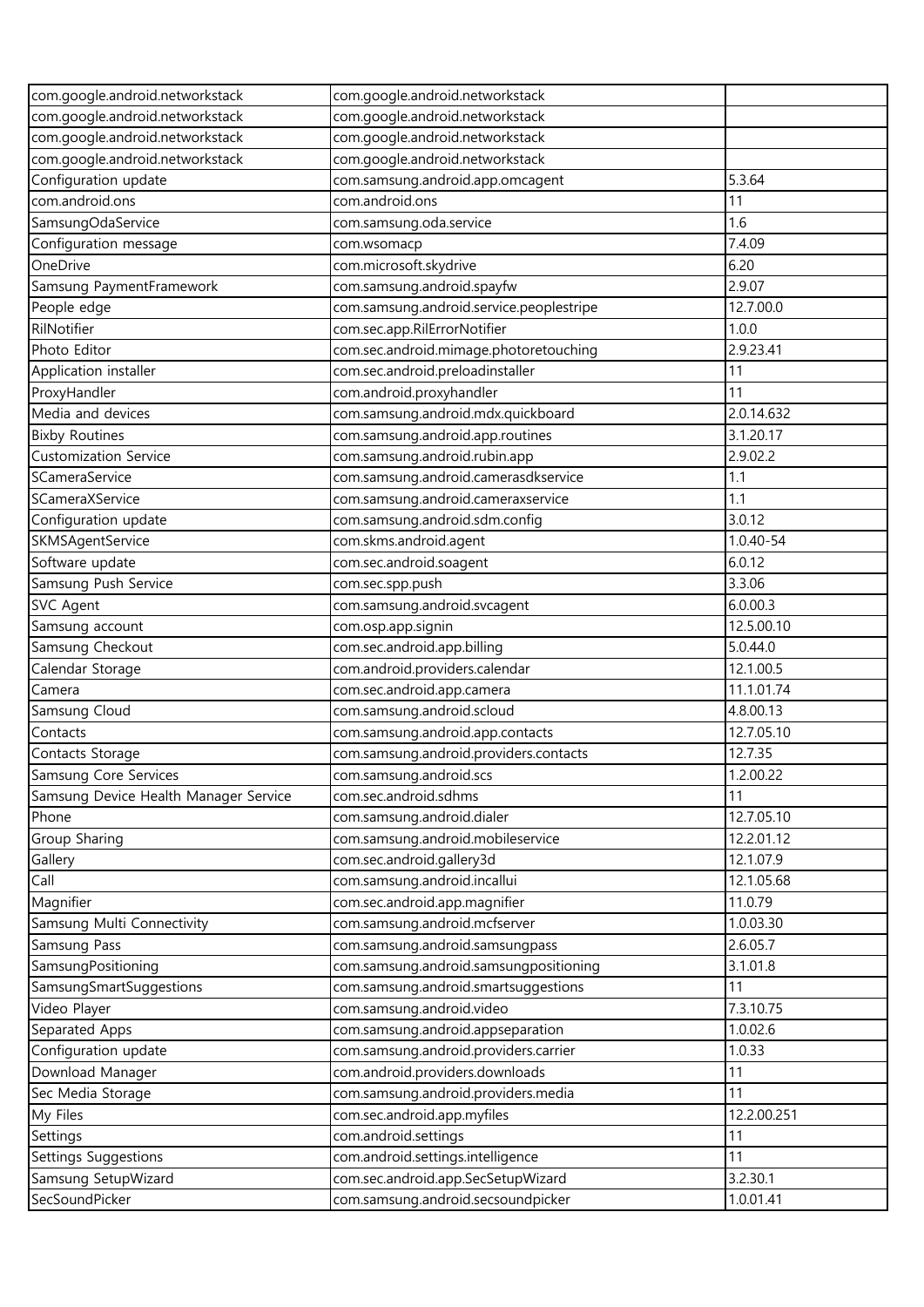| Dialer Storage                                                                          | com.android.providers.telephony                             | 11           |
|-----------------------------------------------------------------------------------------|-------------------------------------------------------------|--------------|
| Secure Folder                                                                           | com.samsung.knox.securefolder                               | 1.6.02.14    |
| Send SOS messages                                                                       | com.sec.android.app.safetyassurance                         | 12.1.00.77   |
| SettingsBixby                                                                           | com.samsung.android.app.settings.bixby                      | 3.1.13       |
| Settings Storage                                                                        | com.android.providers.settings                              | 11           |
| Settings                                                                                | com.samsung.android.SettingsReceiver                        | 11           |
| Quick Share                                                                             | com.samsung.android.app.sharelive                           | 12.3.01.6    |
| com.android.sharedstoragebackup                                                         | com.android.sharedstoragebackup                             | 11           |
| Shell                                                                                   | com.android.shell                                           | 11           |
| Single Take                                                                             | com.samsung.android.singletake.service                      | 2.1.00.67    |
| EpdgTestApp                                                                             | com.sec.epdgtestapp                                         | 11           |
| Device care                                                                             | com.samsung.android.lool                                    | 12.3.00.29   |
| Device security                                                                         | com.samsung.android.sm.devicesecurity                       | 7.1.13       |
| com.samsung.android.smartswitchassistant                                                | com.samsung.android.smartswitchassistant                    | 2.0.01       |
| SmartThings Framework                                                                   | com.samsung.android.service.stplatform                      | 1.2.00.16    |
| Smart Touch Call                                                                        | com.samsung.android.visualars                               | 1.0.0.5      |
| SoundAlive                                                                              | com.sec.android.app.soundalive                              | 11.0.35      |
| Intent Filter Verification Service                                                      | com.android.statementservice                                | 1.0          |
| Crocro and friends                                                                      | com.samsung.android.app.camera.sticker.facearavatar.preload | 3.0.11       |
| StoryService                                                                            | com.samsung.storyservice                                    | 4.5.16       |
| SumeNN                                                                                  | com.samsung.android.sume.nn.service                         | 1.9.03.18    |
| SystemUIBixby2                                                                          | com.samsung.systemui.bixby2                                 | 1.4.05.5     |
| SystemUpdate                                                                            | com.sec.android.systemupdate                                | 12.0.00.0    |
| TADownloader                                                                            | com.samsung.android.tadownloader                            | 1.2.06       |
| AuthFw TaPack                                                                           | com.samsung.android.tapack.authfw                           | 1.0.36.0     |
| Tags                                                                                    | com.android.apps.tag                                        | 4.3.01       |
| <b>TalkBack</b>                                                                         | com.samsung.android.accessibility.talkback                  | 12.5.00.6    |
| Tasks                                                                                   | com.samsung.android.app.taskedge                            | 4.3.12       |
| Phone Services                                                                          | com.android.phone                                           | 11           |
| Phone                                                                                   | com.android.server.telecom                                  | 11           |
| Call settings                                                                           | com.samsung.android.app.telephonyui                         | 12.1.05.81   |
| Galaxy Themes Service                                                                   | com.samsung.android.themecenter                             | 11.2.0.0     |
| Galaxy Themes                                                                           | com.samsung.android.themestore                              | 5.2.01.10714 |
| Tips                                                                                    | com.samsung.android.app.tips                                | 3.2.28.0     |
| One UI Home                                                                             | com.sec.android.app.launcher                                | 12.5.00.109  |
| <b>User Dictionary</b>                                                                  | com.android.providers.userdictionary                        | 11           |
| VolumeMonitorProvider                                                                   | com.sec.android.app.volumemonitorprovider                   | 1.2.02       |
| VpnDialogs                                                                              | com.android.vpndialogs                                      | 11           |
| core                                                                                    | com.microsoft.appmanager                                    | 1.21043.54.0 |
| <b>IMS Service</b>                                                                      | com.sec.imsservice                                          | 1.0          |
| Knox Analytics Uploader                                                                 | com.samsung.android.knox.analytics.uploader                 | 1.3.03.0     |
| KnoxVpnPacProcessor                                                                     | com.knox.vpn.proxyhandler                                   | 11           |
| ringtonebackup                                                                          | com.sec.android.app.ringtoneBR                              | 1.0.00.5     |
| Service mode                                                                            | com.sec.android.app.servicemodeapp                          | 11           |
| SmartFaceService                                                                        | com.samsung.android.smartface                               | 1.0          |
| com.samsung.android.wallpaper.res                                                       | com.samsung.android.wallpaper.res                           | 11           |
| PacProcessor                                                                            | com.android.pacprocessor                                    | 11           |
| ChromeCustomizations                                                                    | com.sec.android.app.chromecustomizations                    | 3.0.28       |
| Nearby Service                                                                          | com.samsung.android.allshare.service.mediashare             | 3.3.11.18    |
| Print Spooler                                                                           | com.android.printspooler                                    | 11           |
| slocation                                                                               | com.samsung.android.location                                | 1.5.82.100   |
| com.samsung.android.brightnessbackupservice com.samsung.android.brightnessbackupservice |                                                             | 11           |
| Sim App Dialog                                                                          | com.android.simappdialog                                    | 11           |
|                                                                                         |                                                             |              |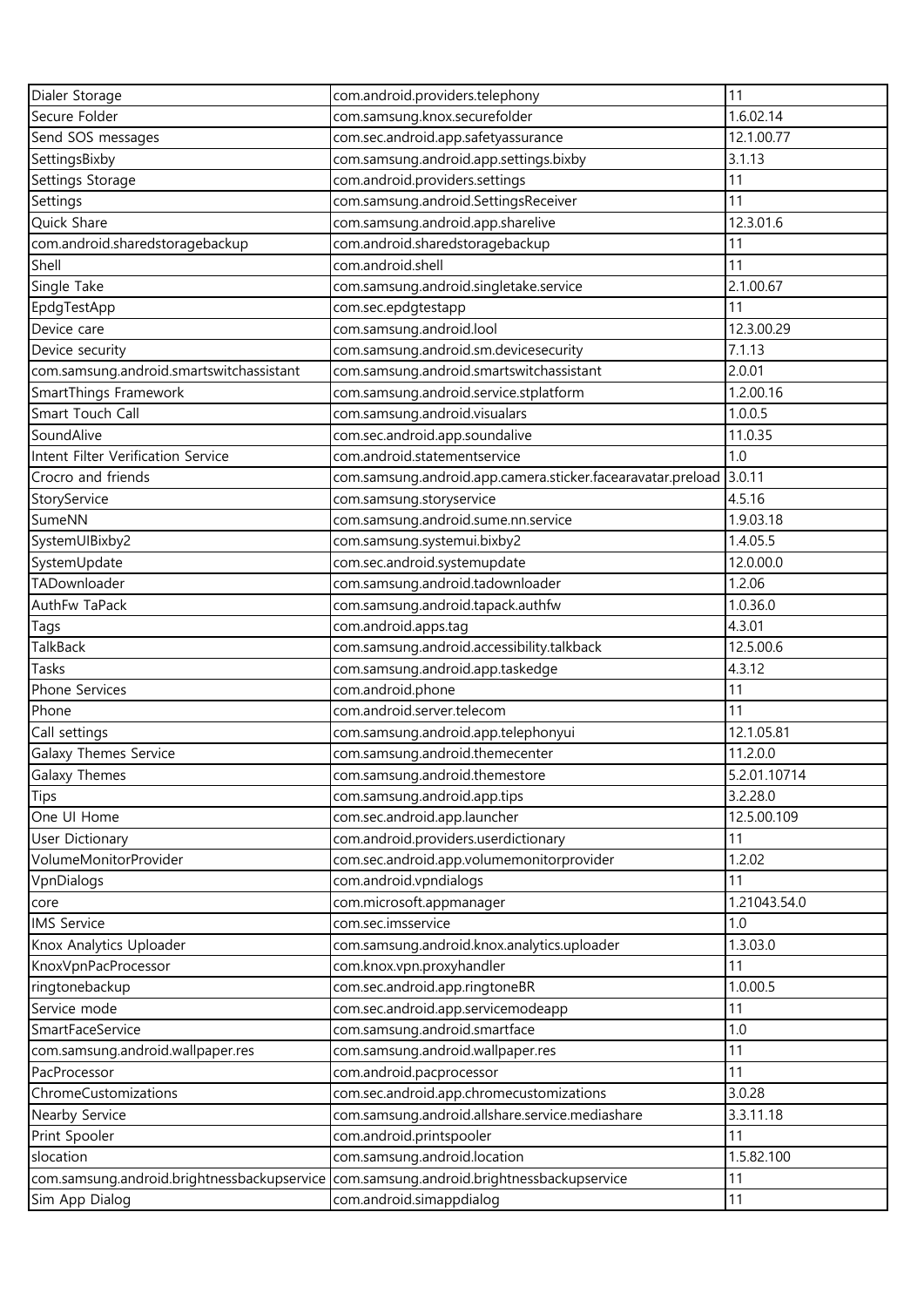| EmergencyProvider                                       | com.sec.android.provider.emergencymode                              | 1.1.00.6          |
|---------------------------------------------------------|---------------------------------------------------------------------|-------------------|
| ShortcutBNR                                             | com.samsung.android.shortcutbackupservice                           | 11                |
| com.google.ar.core                                      | com.google.ar.core                                                  | $\Omega$          |
| <b>IMS Settings</b>                                     | com.samsung.advp.imssettings                                        | 1.0               |
| Osaifu-Keitai Setting Application                       | com.felicanetworks.mfs                                              | 5.3.0             |
| Live Transcribe & Sound Notifications                   | com.google.audio.hearing.visualization.accessibility.scribe         | 4.3.366152410     |
| Key Chain                                               | com.android.keychain                                                | 11                |
| Cameralyzer                                             | com.sec.factory.cameralyzer                                         | 3.4.21.6300       |
| com.samsung.ucs.agent.ese                               | com.samsung.ucs.agent.ese                                           | 11                |
| <b>FACM</b>                                             | com.samsung.android.aircommandmanager                               | 1.2.78            |
| WlanTest                                                | com.sec.android.app.wlantest                                        | 1.1.0             |
| Common phrase                                           | jp.co.omronsoft.mushroom.commonphrase                               | 1.0               |
| Network Service                                         | com.nttdocomo.android.networkservice                                | 02.00.00002       |
| DOCOMO Initialization                                   | com.nttdocomo.android.initialization                                | 9Q.20.00000       |
| Osaifu-Keitai WebPlugin Setup                           | com.felicanetworks.mfw.a.boot                                       | 3.1.1             |
| Photo Screensavers                                      | com.android.dreams.phototable                                       | 11                |
| Launcher                                                | com.sec.android.emergencylauncher                                   | 1.1.00.36         |
| SetupWizardLegalProvider                                | com.sec.android.app.setupwizardlegalprovider                        | 2.0.14.0          |
| Perso                                                   | com.sec.android.app.personalization                                 | 11                |
| com.android.providers.partnerbookmarks                  | com.android.providers.partnerbookmarks                              | 11                |
| SilentLogging                                           | com.sec.modem.settings                                              | 1.0.1             |
| Android R Easter Egg                                    | com.android.egg                                                     | 1.0               |
| Samsung text-to-speech engine                           | com.samsung.SMT                                                     | 3.1.02.41         |
| Motion photo Viewer                                     | com.samsung.android.motionphoto.viewer                              | 1.0.46            |
| Dictionary                                              | com.diotek.diodict4.EDictionary                                     | 4.09.009          |
| Tools                                                   |                                                                     | 8.3.13            |
|                                                         | com.sec.android.app.quicktool<br>com.android.companiondevicemanager | 11                |
| Companion Device Manager                                |                                                                     | 1.1.00.54         |
| EmergencyManagerService<br><b>MDE Service Framework</b> | com.sec.android.emergencymode.service                               | 1.2.18.16         |
|                                                         | com.samsung.android.mdx.kit                                         |                   |
| Link Sharing<br>InitOnce                                | com.samsung.android.app.simplesharing                               | 12.2.00.6<br>1.0  |
|                                                         | com.samsung.japan.initonce                                          |                   |
| +Message                                                | com.nttdocomo.android.msg                                           | 54.41.0000        |
| Osaifu-Keitai app                                       | com.felicanetworks.mfm.main                                         | 9.0.1             |
| Certificate Installer                                   | com.android.certinstaller                                           | 11                |
| com.google.android.captiveportallogin                   | com.google.android.captiveportallogin                               |                   |
| com.google.android.captiveportallogin                   | com.google.android.captiveportallogin                               |                   |
| CaptivePortalLogin                                      | com.google.android.captiveportallogin                               | aml_cap_302000201 |
| com.google.android.captiveportallogin                   | com.google.android.captiveportallogin                               |                   |
| com.google.android.captiveportallogin                   | com.google.android.captiveportallogin                               |                   |
| com.google.android.captiveportallogin                   | com.google.android.captiveportallogin                               |                   |
| com.google.android.captiveportallogin                   | com.google.android.captiveportallogin                               |                   |
| com.google.android.captiveportallogin                   | com.google.android.captiveportallogin                               |                   |
| AR Zone                                                 | com.samsung.android.arzone                                          | 1.5.00.39         |
| Enterprise Sim Pin Service                              | com.sec.enterprise.mdm.services.simpin                              | 11                |
| Mobile FeliCa Client                                    | com.felicanetworks.mfc                                              | 6.2.0             |
| HandwritingService                                      | com.samsung.android.sdk.handwriting                                 | 2.4.02.1          |
| Samsung ApexService                                     | com.sec.android.app.apex                                            | 3.3.18            |
| <b>BBCAgent</b>                                         | com.samsung.android.bbc.bbcagent                                    | 5.0.00.22         |
| Call & text on other devices                            | com.samsung.android.mdecservice                                     | 3.3.00.24         |
| FeliCaLockTest                                          | com.sec.nfc.felicalocktest                                          | 1.0               |
| Auto Hotspot                                            | com.sec.mhs.smarttethering                                          | 1.0.98.0          |
| Filter Provider                                         | com.samsung.android.provider.filterprovider                         | 5.1.16            |
| DRParser Mode                                           | com.sec.android.app.parser                                          | 12.0.00.4         |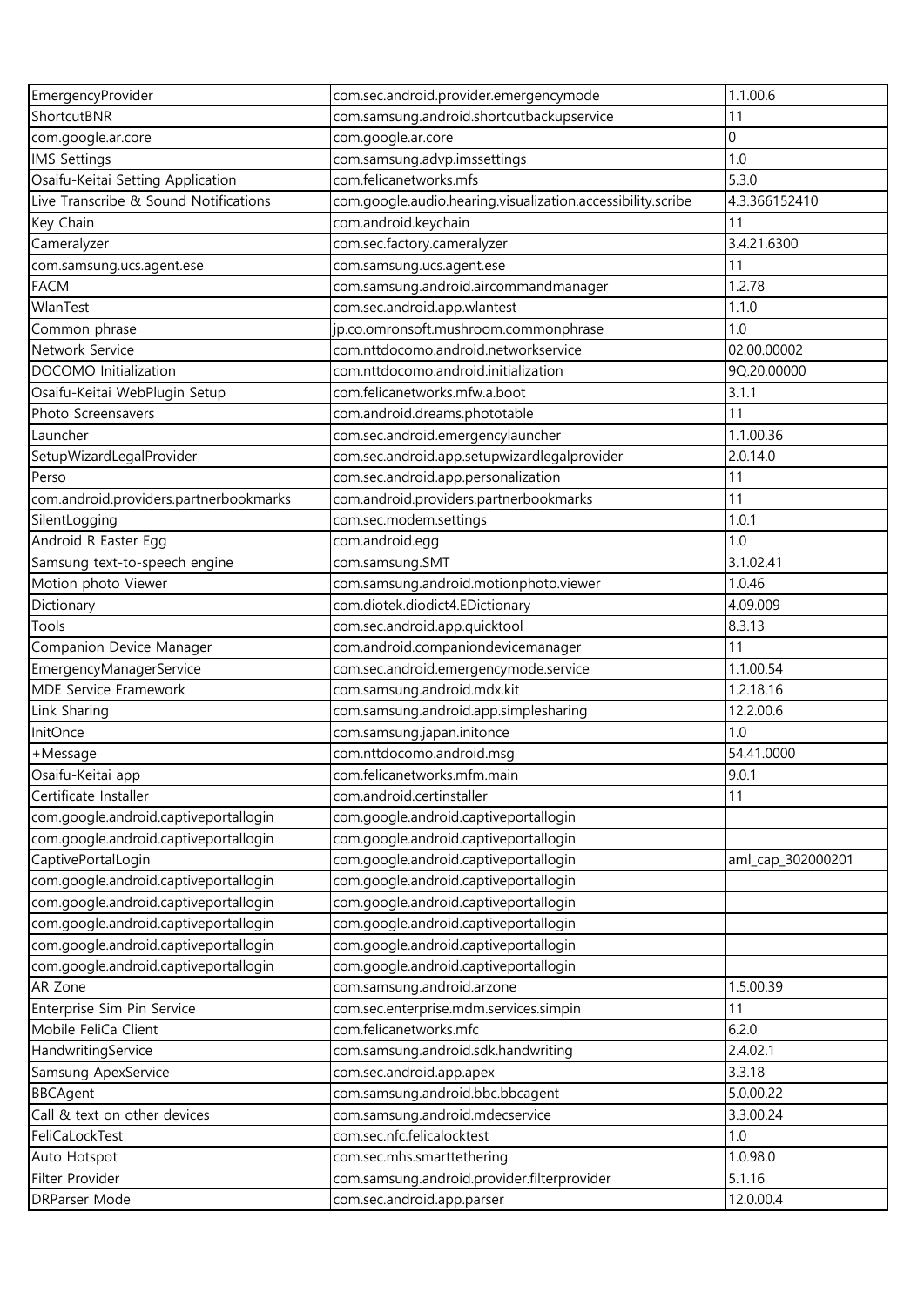| AASAservice                           | com.samsung.aasaservice                        | 15           |
|---------------------------------------|------------------------------------------------|--------------|
| android.autoinstalls.config.samsung   | android.autoinstalls.config.samsung            | 0000         |
| AR Doodle                             | com.samsung.android.ardrawing                  | 3.1.01.21    |
| Sticker Center                        | com.samsung.android.stickercenter              | 2.1.00.8     |
| SecVideoEngineService                 | com.sec.sve                                    | 1.0          |
| Bookmark Provider                     | com.android.bookmarkprovider                   | 11           |
| BluetoothTest                         | com.sec.android.app.bluetoothtest              | 11           |
| <b>NFC</b>                            | com.android.nfc                                | 11           |
| Android Shared Library                | com.google.android.ext.shared                  |              |
| <b>Bluetooth MIDI Service</b>         | com.android.bluetoothmidiservice               | R-initial    |
| Samsung Keyboard                      | com.samsung.android.honeyboard                 | 5.3.00.65    |
| Clock                                 | com.sec.android.app.clockpackage               | 12.0.10.45   |
| Autofill with Samsung Pass            | com.samsung.android.samsungpassautofill        | 2.5.07.2     |
| Quick Share                           | com.samsung.android.aware.service              | 3.5.11.18    |
| Knox Enrollment Service               | com.sec.enterprise.knox.cloudmdm.smdms         | 2.1.55       |
| Wi-Fi Tips                            | com.samsung.android.net.wifi.wifiguider        | 1.5.00.84    |
| Weather                               | com.sec.android.daemonapp                      | 1.6.32.41    |
| SimMobilityKit                        | com.samsung.ims.smk                            | 1.3.20       |
| <b>HTML Viewer</b>                    | com.android.htmlviewer                         | 3.0.04       |
| <b>MDMApp</b>                         | com.samsung.android.mdm                        | 1.0          |
| <b>Bixby Vision</b>                   | com.samsung.android.visionintelligence         | 3.7.35.14    |
| com.samsung.android.wifi.resources    | com.samsung.android.wifi.resources             | 1.0          |
| Keyboard Content Center               | com.samsung.android.icecone                    | 1.4.00.51    |
| Clipboard edge                        | com.samsung.android.app.clipboardedge          | 3.2.04       |
| Smart View                            | com.samsung.android.smartmirroring             | 8.2.14.13    |
| com.sec.phone                         | com.sec.phone                                  | 1.0          |
| Video Editor                          | com.sec.android.app.vepreload                  | 3.6.80.13    |
| Calendar                              | com.samsung.android.calendar                   | 12.2.04.8000 |
| TetheringAutomation                   | com.sec.automation                             | 2.0.1        |
| Facebook App Manager                  | com.facebook.appmanager                        | 67.3.0       |
| Reminder                              | com.samsung.android.app.reminder               | 12.2.02.7000 |
| System Helper Service                 | com.qualcomm.qti.services.systemhelper         | 1.0          |
| System Tracing                        | com.android.traceur                            | 1.0          |
| Create movie                          | com.samsung.app.highlightplayer                | 3.6.80.13    |
| EasyOneHand                           | com.sec.android.easyonehand                    | 5.0          |
| <b>Automation Test</b>                | com.sec.android.app.DataCreate                 | 1.1          |
| com.samsung.android.container         | com.samsung.android.container                  | 11           |
|                                       | com.nttdocomo.android.pf.dcmippushaggregator   | 08.00.40000  |
| DcmlpPushAggregator                   | com.android.carrierdefaultapp                  | 11           |
| CarrierDefaultApp<br>SecurityLogAgent | com.samsung.android.securitylogagent           | 10.1.00.1    |
| Wi-Fi Calling                         | com.sec.unifiedwfc                             |              |
|                                       |                                                | 6.5.04.89    |
| AppLinker                             | com.sec.android.app.applinker                  | 2.1.17       |
| Schedule & Memo                       | com.nttdocomo.android.schedulememo             | 0V.00.00000  |
| <b>SCPM Client</b>                    | com.samsung.android.sm.policy                  | 3.2.16       |
| <b>USBSettings</b>                    | com.sec.usbsettings                            | 1.0          |
| Video call effects                    | com.samsung.android.vtcamerasettings           | 1.2.04.16    |
| Wearable Manager Installer            | com.samsung.android.app.watchmanagerstub       | 2.1.01.21004 |
| FeliCa Test                           | com.sec.android.app.felicatest                 | 2.0.0        |
| docomo cloud settings                 | com.nttdocomo.android.cloudset                 | 0M.00.00003  |
| Bluetooth                             | com.android.bluetooth                          | 11           |
| Print Service Recommendation Service  | com.google.android.printservice.recommendation | 1.3.0        |
| Video Trimmer                         | com.samsung.app.newtrim                        | 3.0.25.1     |
| Private Share                         | com.samsung.android.privateshare               | 1.1.00.31    |